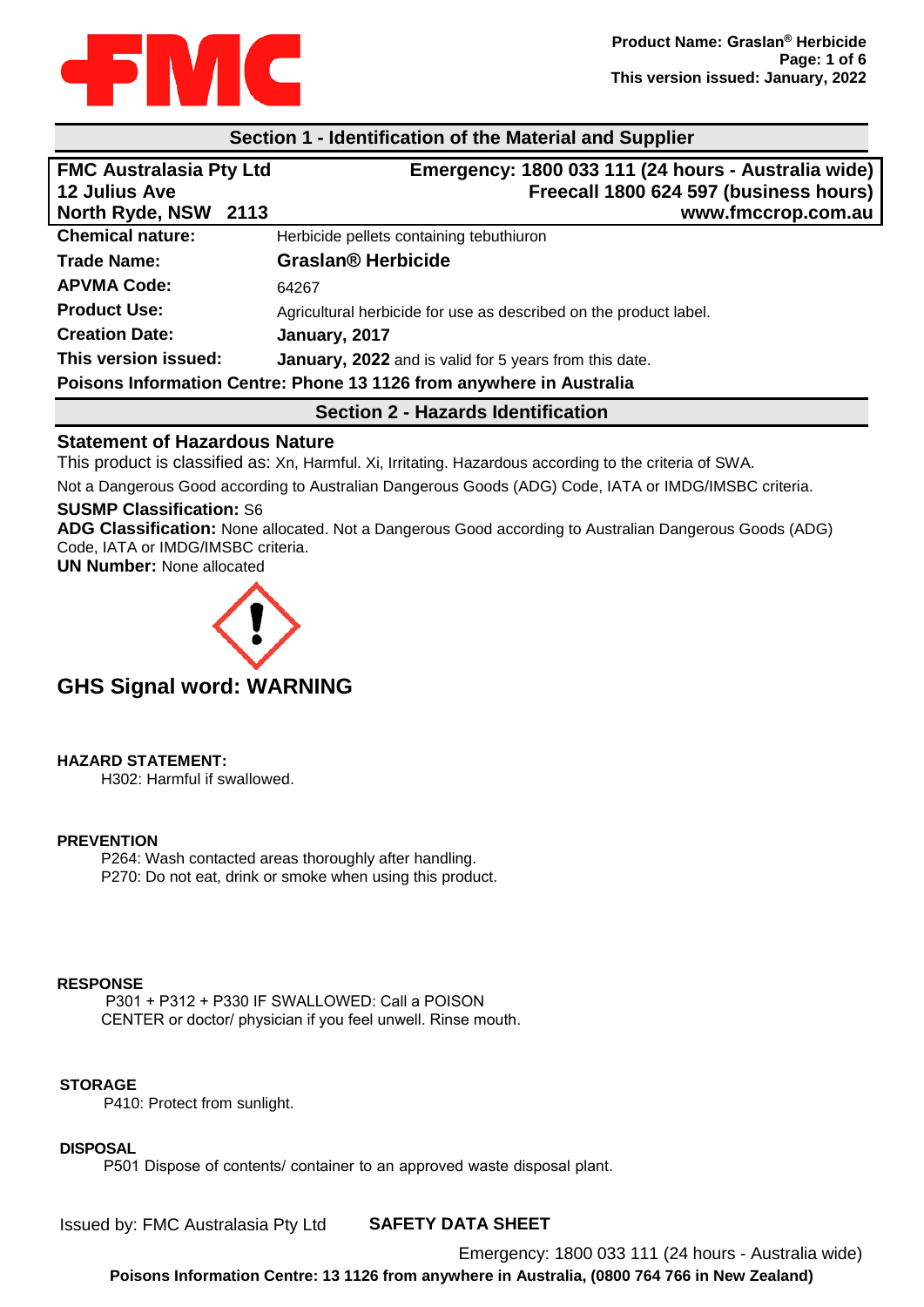

P501: Dispose of contents and containers as specified on the registered label.

# **Emergency Overview**

#### **Physical Description & Colour**: Off-white pellets.

#### **Odour:** Negligible odour.

**Major Health Hazards:** Tebuthiuron has moderate to low toxicity in experimental animals when ingested and by skin exposure. Tebuthiuron did not induce sensitization or allergic reactions when tested on the skin of guinea pigs. Application to the eyes of rabbits produced short-term conjunctivitis, inflammation of the lining of the eye, but no irritation to other eye parts, the cornea, or the iris. The inhalation by animals of 3.7mg/L technical Tebuthiuron for 4 hours did not cause toxicity. Harmful by inhalation and if swallowed, eye irritant.

#### **Section 3 - Composition/Information on Ingredients**

| Ingredients                     | <b>CAS No</b> | Conc, g/kg | $TWA$ (mg/m <sup>3</sup> ) STEL (mg/m <sup>3</sup> ) |         |
|---------------------------------|---------------|------------|------------------------------------------------------|---------|
| Tebuthiuron                     | 34014-18-1    | -200       | not set                                              | not set |
| Other non hazardous ingredients | secret        | to 1 ka    | not set                                              | not set |
| _____                           |               |            |                                                      |         |

This is a commercial product whose exact ratio of components may vary slightly. Minor quantities of other non hazardous ingredients are also possible.

The SWA TWA exposure value is the average airborne concentration of a particular substance when calculated over a normal 8 hour working day for a 5 day working week. The STEL (Short Term Exposure Limit) is an exposure value that may be equalled (but should not be exceeded) for no longer than 15 minutes and should not be repeated more than 4 times per day. There should be at least 60 minutes between successive exposures at the STEL. The term "peak "is used when the TWA limit, because of the rapid action of the substance, should never be exceeded, even briefly.

### **Section 4 - First Aid Measures**

#### **General Information:**

You should call The Poisons Information Centre if you feel that you may have been poisoned, burned or irritated by this product. The number is 13 1126 from anywhere in Australia (0800 764 766 in New Zealand) and is available at all times. Have this SDS with you when you call.

**Inhalation:** If symptoms of poisoning become evident, contact a Poisons Information Centre, or call a doctor at once. Remove source of contamination or move victim to fresh air. If breathing is difficult, oxygen may be beneficial if administered by trained personnel, preferably on a doctor's advice. DO NOT allow victim to move about unnecessarily. Symptoms of pulmonary oedema can be delayed up to 48 hours after exposure.

**Skin Contact:** Gently brush away excess particles. Wash gently and thoroughly with water (use non-abrasive soap if necessary) for 5 minutes or until chemical is removed.

**Eye Contact:** Quickly and gently brush particles from eyes. Immediately flush the contaminated eye(s) with lukewarm, gently flowing water for 15 minutes or until the product is removed, while holding the eyelid(s) open. Take care not to rinse contaminated water into the unaffected eye or onto the face. Obtain medical attention immediately. Take special care if exposed person is wearing contact lenses.

**Ingestion:** If swallowed, do NOT induce vomiting. Wash mouth with water and contact a Poisons Information Centre, or call a doctor.

# **Section 5 - Fire Fighting Measures**

**Fire and Explosion Hazards**: The major hazard in fires is usually inhalation of heated and toxic or oxygen deficient (or both), fire gases. There is no risk of an explosion from this product under normal circumstances if it is involved in a fire.

Fire decomposition products from this product may be toxic if inhaled. Take appropriate protective measures. **Extinguishing Media:** In case of fire, use carbon dioxide, dry chemical, foam or water fog.

**Fire Fighting:** When fighting fires involving significant quantities of this product, wear a splash suit complete with self contained breathing apparatus.

| <b>Flash point:</b>              | No data  |
|----------------------------------|----------|
| <b>Upper Flammability Limit:</b> | No data. |
| <b>Lower Flammability Limit:</b> | No data. |
| <b>Autoignition temperature:</b> | No data. |
| <b>Flammability Class:</b>       | No data. |

#### **Section 6 - Accidental Release Measures**

**Accidental release:** In the event of a major spill, prevent spillage from entering drains or water courses. Wear full protective clothing including eye/face protection. All skin areas should be covered. See below under Personal

#### **SAFETY DATA SHEET** Issued by: FMC Australasia Pty Ltd Emergency: 1800 033 111 (24 hours - Australia wide) **Poisons Information Centre: 13 1126 from anywhere in Australia, (0800 764 766 in New Zealand)**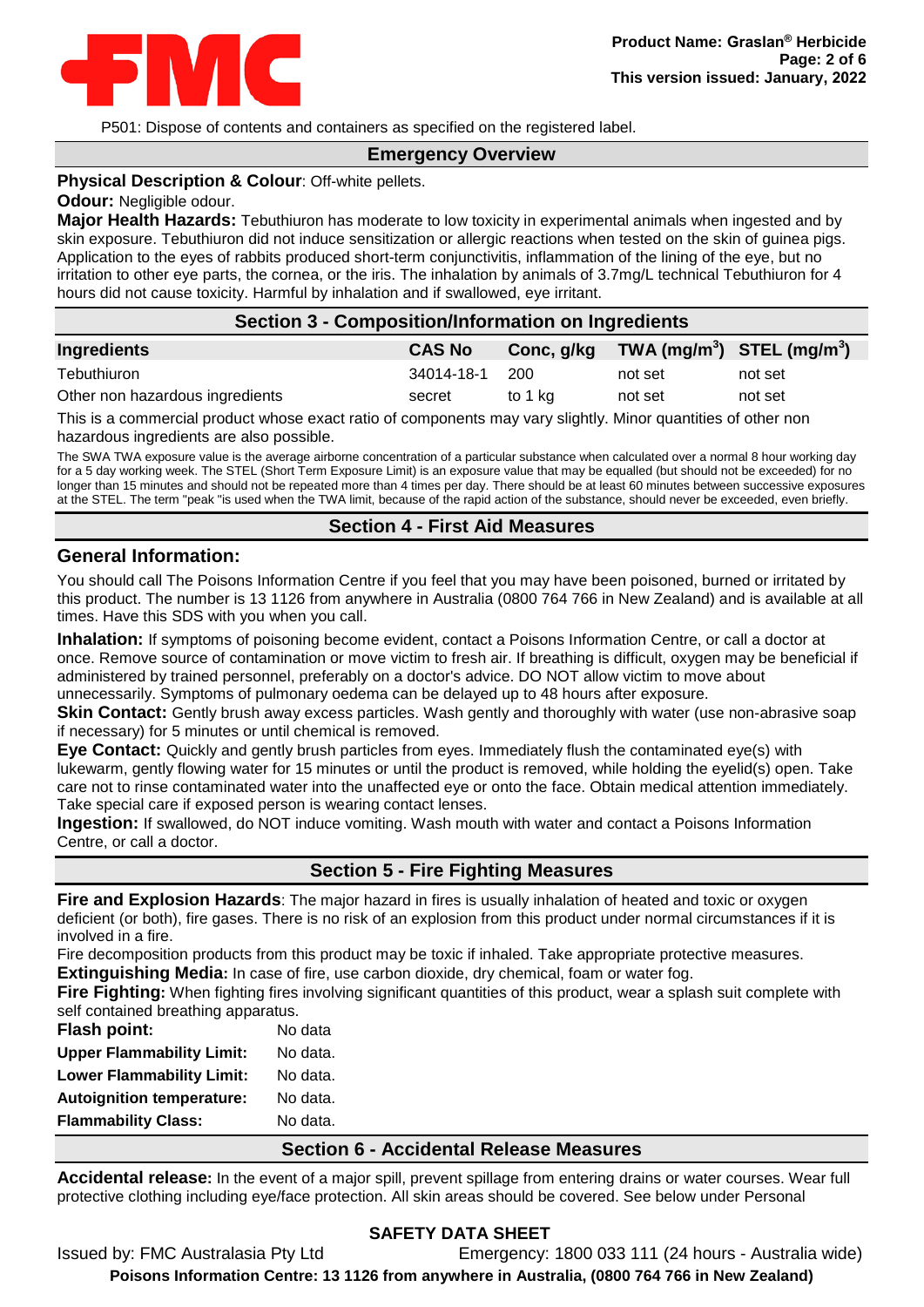

Protection regarding Australian Standards relating to personal protective equipment. Suitable materials for protective clothing include rubber and PVC. Eye/face protective equipment should comprise, as a minimum, protective glasses and, preferably, goggles. If there is a significant chance that dusts are likely to build up in cleanup area, we recommend that you use a suitable dust mask.

Stop leak if safe to do so, and contain spill. Sweep up and shovel or collect recoverable product into labelled containers for recycling or salvage, and dispose of promptly. Consider vacuuming if appropriate. Recycle containers wherever possible after careful cleaning. Refer to product label for specific instructions. After spills, wash area preventing runoff from entering drains. If a significant quantity of material enters drains, advise emergency services. Full details regarding disposal of used containers, spillage and unused material may be found on the label. If there is any conflict between this SDS and the label, instructions on the label prevail. Ensure legality of disposal by consulting regulations prior to disposal. Thoroughly launder protective clothing before storage or re-use. Advise laundry of nature of contamination when sending contaminated clothing to laundry.

# **Section 7 - Handling and Storage**

**Handling:** Keep exposure to this product to a minimum, and minimise the quantities kept in work areas. Check Section 8 of this SDS for details of personal protective measures, and make sure that those measures are followed. The measures detailed below under "Storage" should be followed during handling in order to minimise risks to persons using the product in the workplace. Also, avoid contact or contamination of product with incompatible materials listed in Section 10.

**Storage:** This product is a Scheduled Poison. Observe all relevant regulations regarding sale, transport and storage of this schedule of poison. Protect this product from light. Store in the closed original container in a dry, cool, wellventilated area out of direct sunlight. Make sure that the product does not come into contact with substances listed under "Incompatibilities" in Section 10. Check packaging - there may be further storage instructions on the label.

# **Section 8 - Exposure Controls and Personal Protection**

The following Australian Standards will provide general advice regarding safety clothing and equipment:

Respiratory equipment: **AS/NZS 1715**, Protective Gloves: **AS 2161**, Occupational Protective Clothing: AS/NZS 4501 set 2008, Industrial Eye Protection: **AS1336** and **AS/NZS 1337**, Occupational Protective Footwear: **AS/NZS2210**. Exposure limits have not been established by SWA for any of the significant ingredients in this product.

The ADI for Tebuthiuron is set at 0.07mg/kg/day. The corresponding NOEL is set at 7mg/kg/day. ADI means Acceptable Daily Intake; NOEL means No-observable-effect-level. Data from Australian ADI List, June 2014.

No special equipment is usually needed when occasionally handling small quantities. The following instructions are for bulk handling or where regular exposure in an occupational setting occurs without proper containment systems.

**Ventilation:** This product should only be used in a well ventilated area. If natural ventilation is inadequate, use of a fan is suggested.

**Eye Protection:** Protective glasses or goggles should be worn when this product is being used. Failure to protect your eyes may cause them harm. Emergency eye wash facilities are also recommended in an area close to where this product is being used.

**Skin Protection:** You should avoid contact even with mild skin irritants. Therefore you should wear suitable impervious elbow-length gloves and facial protection when handling this product. See below for suitable material types.

**Protective Material Types:** We suggest that protective clothing be made from the following materials: rubber, PVC.

**Respirator:** If there is a significant chance that dusts are likely to build up in the area where this product is being used, we recommend that you use a suitable dust mask.

Eyebaths or eyewash stations and safety deluge showers should, if practical, be provided near to where this product is being handled commercially.

# **Section 9 - Physical and Chemical Properties:**

| Physical Description & colour: Off-white pellets. |
|---------------------------------------------------|
| Negligible odour.                                 |
| Not available.                                    |
| No specific data. Solid at normal temperatures.   |
| No specific data. Expected to be low at 100°C.    |
| Negligible at ambient temperatures.               |
| Not applicable.                                   |
| No data.                                          |
| Dispersible.                                      |
|                                                   |

# **SAFETY DATA SHEET**

Issued by: FMC Australasia Pty Ltd Emergency: 1800 033 111 (24 hours - Australia wide) **Poisons Information Centre: 13 1126 from anywhere in Australia, (0800 764 766 in New Zealand)**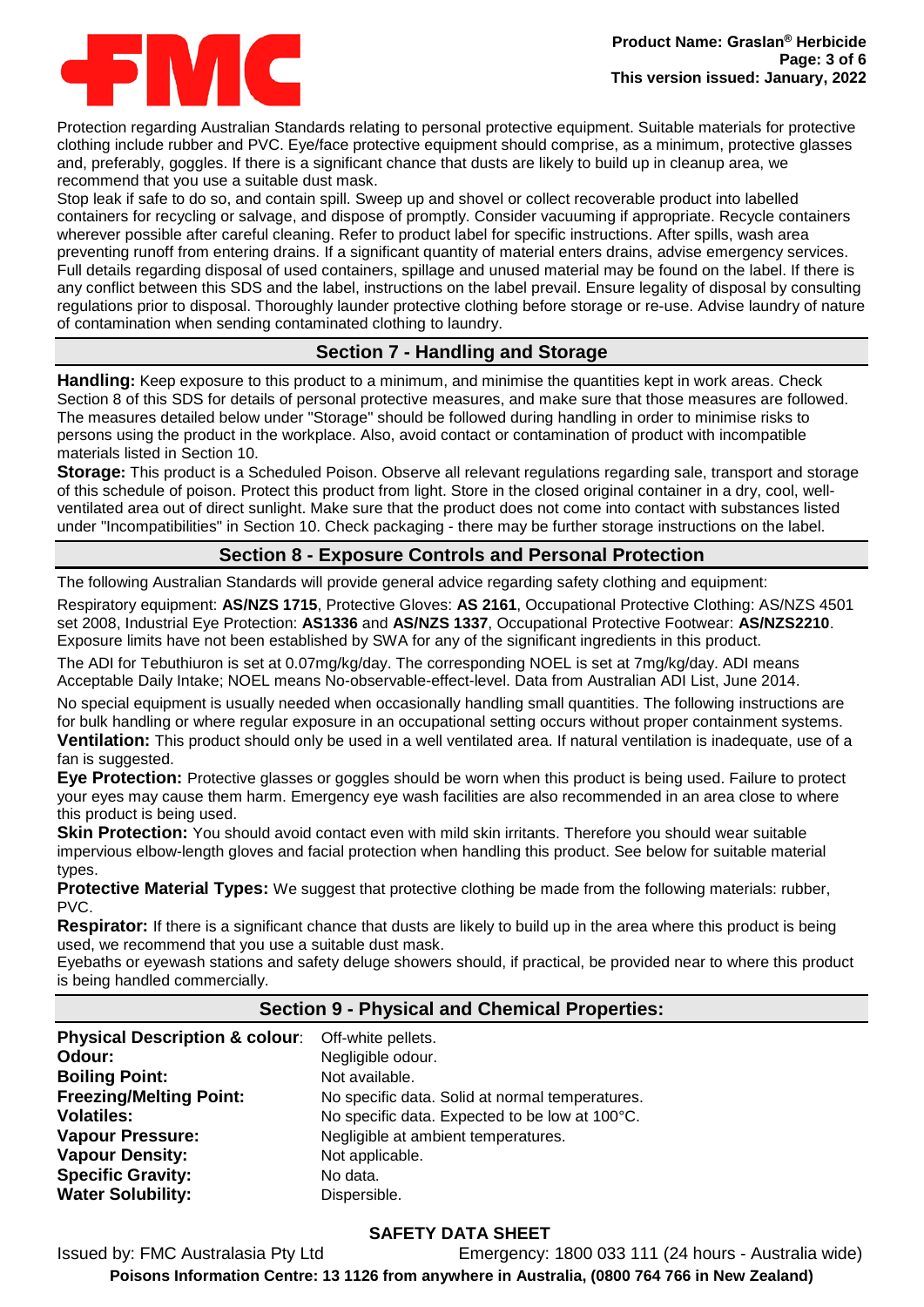

| pH:                                  | No data. |
|--------------------------------------|----------|
| <b>Volatility:</b>                   | No data. |
| <b>Odour Threshold:</b>              | No data. |
| <b>Evaporation Rate:</b>             | Not appl |
| <b>Coeff Oil/water Distribution:</b> | No data  |
| <b>Viscosity:</b>                    | Not appl |
| <b>Autoignition temp:</b>            | No data. |
|                                      |          |

No data<mark>.</mark><br>No data. **No data. Not applicable. No data Viscosity:** Not applicable. **No data.** 

# **Section 10 - Stability and Reactivity**

**Reactivity:** This product is unlikely to react or decompose under normal storage conditions. However, if you have any doubts, contact the supplier for advice on shelf life properties.

**Conditions to Avoid:** Protect this product from light. Store in the closed original container in a dry, cool, wellventilated area out of direct sunlight.

**Incompatibilities:** water, acids, strong oxidising agents.

**Fire Decomposition:** Combustion forms carbon dioxide, and if incomplete, carbon monoxide and possibly smoke. Water is also formed. May form nitrogen and its compounds, and under some circumstances, oxides of nitrogen. Occasionally hydrogen cyanide gas in reducing atmospheres. May form oxides of sulfur (sulfur dioxide is a respiratory hazard) and other sulfur compounds. Most will have a foul odour. Carbon monoxide poisoning produces headache, weakness, nausea, dizziness, confusion, dimness of vision, disturbance of judgment, and unconsciousness followed by coma and death.

**Polymerisation:** This product will not undergo polymerisation reactions.

# **Section 11 - Toxicological Information**

**Toxicity:** Tebuthiuron has moderate to low toxicity in experimental animals when ingested. Reported oral LD<sub>50</sub> values for Tebuthiuron are 644mg/kg in rats, 579mg/kg in mice, 286mg/kg in rabbits, greater than 200mg/kg in cats, and greater than 500mg/kg in dogs. Tebuthiuron is of slight to low toxicity by skin exposure. The dermal  $LD_{50}$  for Tebuthiuron in rabbits is greater than 200mg/kg. Neither skin irritation nor general overall intoxication were produced in rabbits that had 200mg/kg of the material applied to their skin. Tebuthiuron did not induce sensitization or allergic reactions when tested on the skin of guinea pigs. Application of 67 mg herbicide in the eyes of rabbits produced shortterm conjunctivitis, inflammation of the lining of the eye, but no irritation to other eye parts, the cornea, or the iris. The inhalation by animals of 3.7mg/L technical Tebuthiuron for 4 hours did not cause toxicity.

**Chronic toxicity:** Decreases in body weight gain and red-blood cell counts, along with minor effects on the pancreas were seen in rats fed 125mg/kg/day for 3 months. Exposure of rats to dietary doses of Tebuthiuron as high as 80mg/kg/day for 2 years was well tolerated, with no indication of cumulative toxicity or serious effects. Similarly, no toxic effects were observed in mice exposed to doses as high as 200mg/kg/day for most of their lifetime, or in dogs given doses of 25mg/kg/day for 1 year.

**Reproductive effects:** The reproductive capacity of rats fed dietary concentrations of Tebuthiuron as high as 56mg/kg/day was unimpaired through three successive generations, and no abnormalities were detected in either parents or offspring. Tebuthiuron administered to pregnant rabbits at doses as high as 25mg/kg/day, and to rats at doses as high as 180mg/kg/day, produced no adverse effects on either the mothers or offspring. Based on these data, it is unlikely that Tebuthiuron causes reproductive effects.

**Teratogenic effects:** No teratogenic effects were observed when rats were fed Tebuthiuron at 180mg/kg/day. A rabbit teratology study was also negative at 25mg/kg/day, the highest dose tested. Based on these data, it is unlikely that Tebuthiuron causes birth defects.

**Mutagenic effects:** The Ames mutagenicity assay for Tebuthiuron was negative, as were assays for structural chromosome aberrations using mouse micronuclei. Based on these data, it appears that Tebuthiuron is not mutagenic.

**Carcinogenic effects:** No tumour related effects were observed in a 2-year rat feeding study at doses up to and including 80mg/kg/day, the highest dose tested. A 2-year oncogenic study on mice was negative at 200mg/kg/day, the highest dose tested. These data indicate that Tebuthiuron is not carcinogenic.

**Organ toxicity:** Damage to the pancreas has been observed in animal studies as a result of exposure to Tebuthiuron.

**Fate in humans and animals:** In rats, rabbits, dogs, mallards, and fish, Tebuthiuron is readily absorbed into the bloodstream from the gastrointestinal tract, rapidly metabolized, and then excreted in the urine. Tests indicate that the herbicide is broken down and excreted within 72 hours, primarily as a variety of urinary metabolites.

# **SAFETY DATA SHEET**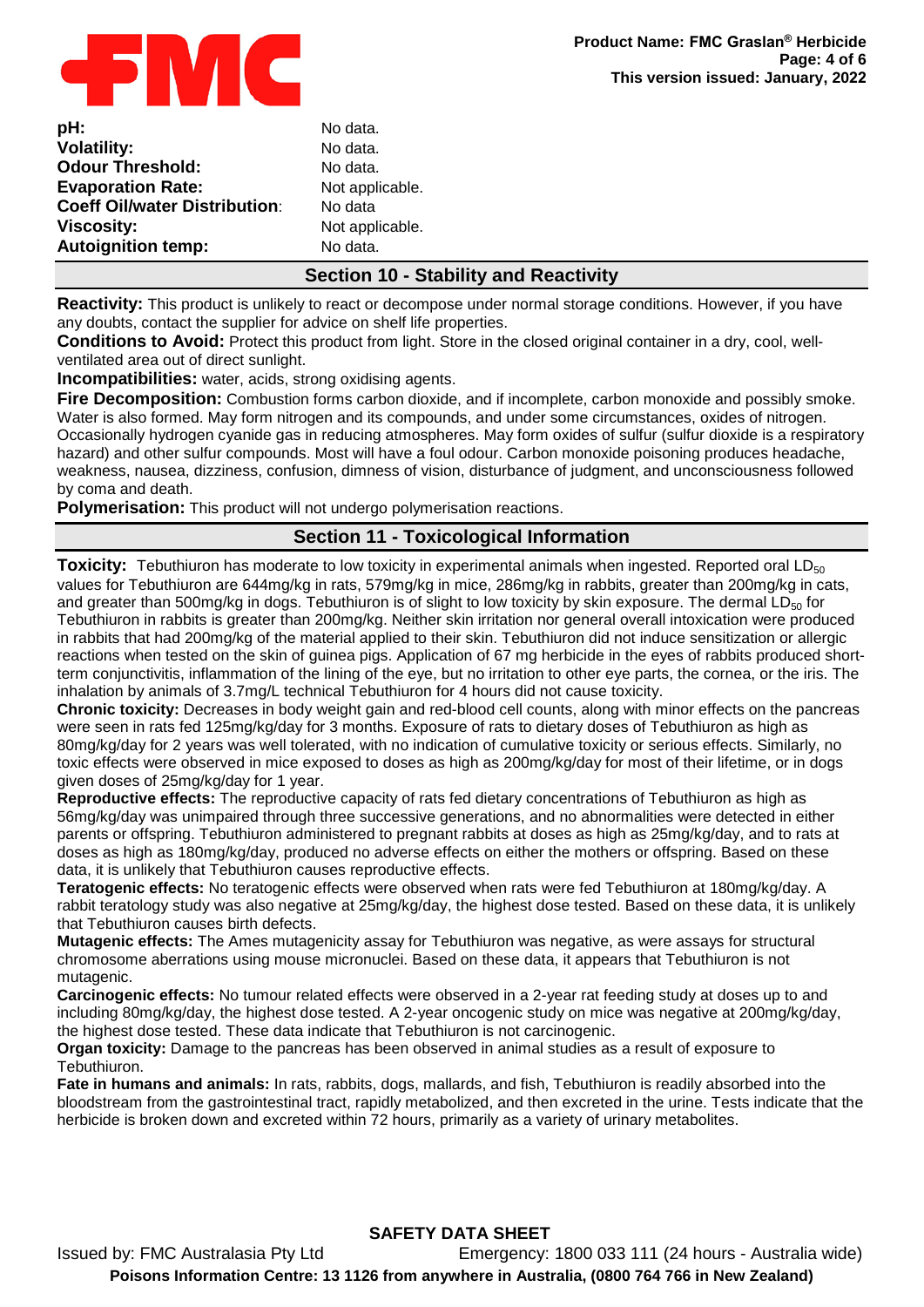

# **Classification of Hazardous Ingredients**

#### Ingredient **Risk Phrases**

Tebuthiuron Tebuthiuron No risk phrases at concentrations found in this product

- Acute toxicity category 4
- Hazardous to the aquatic environment (acute) category 1
- Hazardous to the aquatic environment (chronic) category 1

### **Potential Health Effects**

# **Inhalation:**

**Short Term Exposure:** Available data shows that this product is harmful, but symptoms are not available. In addition product may be mildly irritating, although unlikely to cause anything more than mild transient discomfort. **Long Term Exposure:** Long term inhalation of high amounts of any nuisance dust may overload lung clearance mechanism. No data for health effects associated with long term inhalation.

# **Skin Contact:**

**Short Term Exposure:** Available data indicates that this product is not harmful. It should present no hazards in normal use. However product may be irritating, but is unlikely to cause anything more than mild transient discomfort. **Long Term Exposure:** No data for health effects associated with long term skin exposure.

# **Eye Contact:**

**Short Term Exposure:** This product is an eye irritant. Symptoms may include stinging and reddening of eyes and watering which may become copious. Other symptoms may also become evident. If exposure is brief, symptoms should disappear once exposure has ceased. However, lengthy exposure or delayed treatment may cause permanent damage.

**Long Term Exposure:** No data for health effects associated with long term eye exposure.

# **Ingestion:**

**Short Term Exposure:** Significant oral exposure is considered to be unlikely. Available data shows that this product is harmful, but symptoms are not available. However, this product may be irritating to mucous membranes but is unlikely to cause anything more than transient discomfort.

**Long Term Exposure:** No data for health effects associated with long term ingestion.

# **Carcinogen Status:**

**SWA:** No significant ingredient is classified as carcinogenic by SWA.

**NTP:** No significant ingredient is classified as carcinogenic by NTP.

**IARC:** No significant ingredient is classified as carcinogenic by IARC.

# **Section 12 - Ecological Information**

This product is not readily biodegradable. However, likely to degrade slowly in the soil or water and not cause long term problems.

**Effects on birds:** Tebuthiuron is practically nontoxic to birds. The reported oral LD<sub>50</sub> values are greater than 2500mg/kg in both mallard ducks and bobwhite quail. A 30-day feeding of 1000 ppm Tebuthiuron to hens had no effect.

**Effects on aquatic organisms:** Tebuthiuron is slightly to practically non-toxic to fish and other aquatic species. The reported 96-hour LC<sub>50</sub> values are 87-144mg/L in rainbow trout, and 87 to 112mg/L in bluegill sunfish. The reported 96hour LC<sub>50</sub> values are greater than 160mg/L in goldfish and fathead minnow. The 48-hour LC<sub>50</sub> in Daphnia, an aquatic invertebrate, is 225mg/L. The LC<sub>50</sub> in fiddler crab is greater than 320mg/L; the LD<sub>50</sub> in pink shrimp is more than 48mg/L.

**Effects on other organisms:** Tebuthiuron is slightly toxic to bees with a reported contact  $LD_{50}$  of 30mg/bee. Tebuthiuron may be harmful to non-target plants.

# **Environmental Fate:**

**Breakdown in soil and groundwater:** Tebuthiuron is highly persistent in soil. Reported field half-lives are from 12 to 15 months in areas with over 100 cm annual rainfall, with longer half-lives expected in drier areas or in soils with high organic matter content. Tebuthiuron is broken down slowly in the soil through microbial degradation.

Photodecomposition, or breakdown by sunlight, is negligible, as is volatilization (or evaporation from the soil surface). It is poorly bound to soil, suggesting high mobility. In field studies, however, little or no lateral movement has been seen in soils with appreciable clay or organic matter content. Neither Tebuthiuron nor its degradation products have been detected below the top 60cm of soil in field studies. It was found in some groundwater samples in Western USA at levels up to 3.8 µg/L.

**Breakdown in water:** No degradation was observed in a 33-day study of photolysis of Tebuthiuron in water.

# **SAFETY DATA SHEET**

Issued by: FMC Australasia Pty Ltd Emergency: 1800 033 111 (24 hours - Australia wide) **Poisons Information Centre: 13 1126 from anywhere in Australia, (0800 764 766 in New Zealand)**